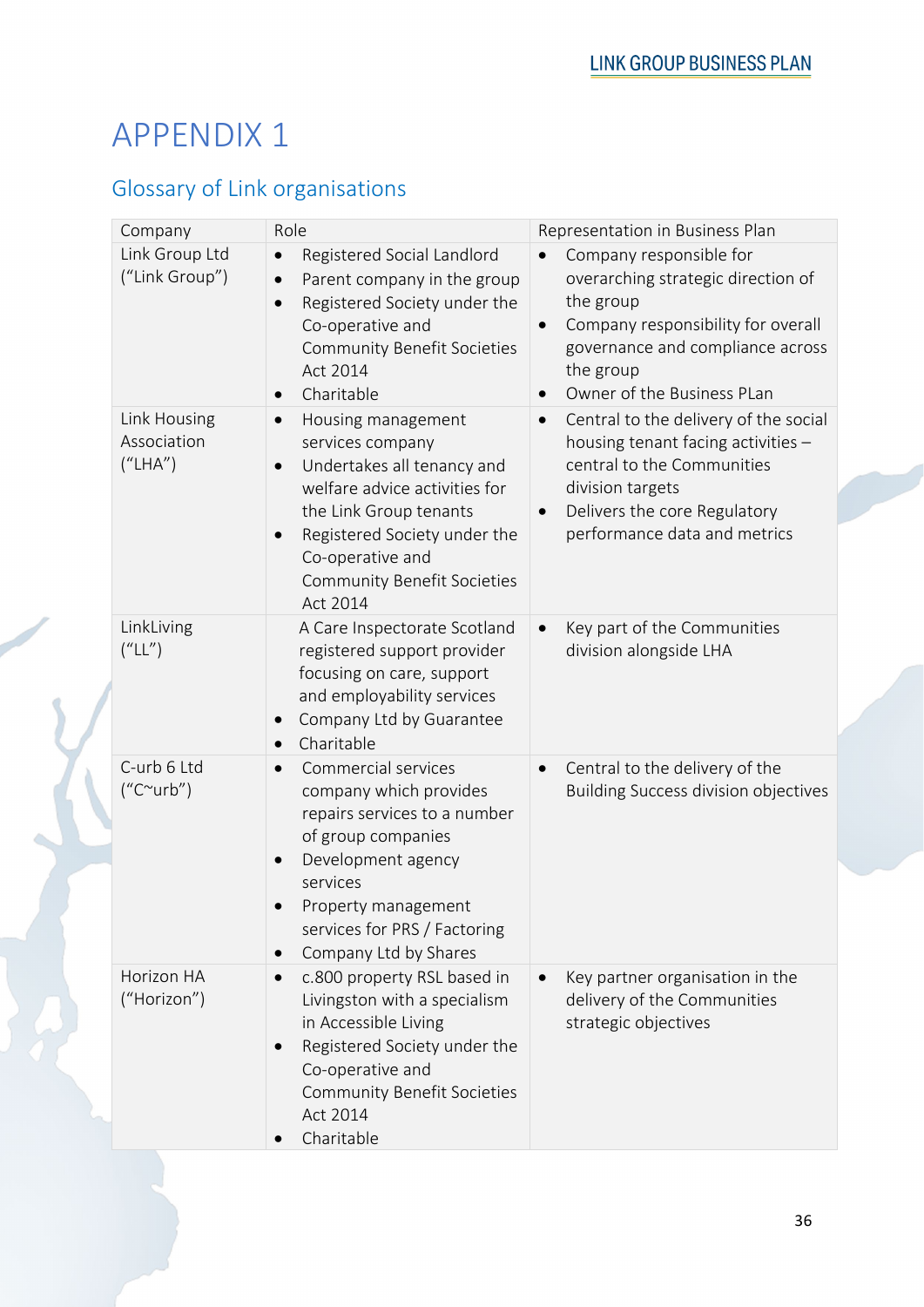| Larkfield HA<br>("Larkfield") | RSL which owns, or manages<br>$\bullet$<br>on behalf of Link Group, a<br>portfolio of c.1,000<br>properties based in<br>Greenock<br>Registered Society under the<br>Co-operative and<br><b>Community Benefit Societies</b><br>Act 2014<br>Charitable | Key partner organisation in the<br>$\bullet$<br>delivery of the Communities<br>strategic objectives |
|-------------------------------|------------------------------------------------------------------------------------------------------------------------------------------------------------------------------------------------------------------------------------------------------|-----------------------------------------------------------------------------------------------------|
| West Highland HA<br>("WHHA")  | RSL which owns or manages<br>$\bullet$<br>c. 800 properties based in<br>Oban.<br>Registered Society under the<br>$\bullet$<br>Co-operative and<br><b>Community Benefit Societies</b><br>Act 2014<br>Charitable                                       | Key partner organisation in the<br>$\bullet$<br>delivery of the Communities<br>strategic objectives |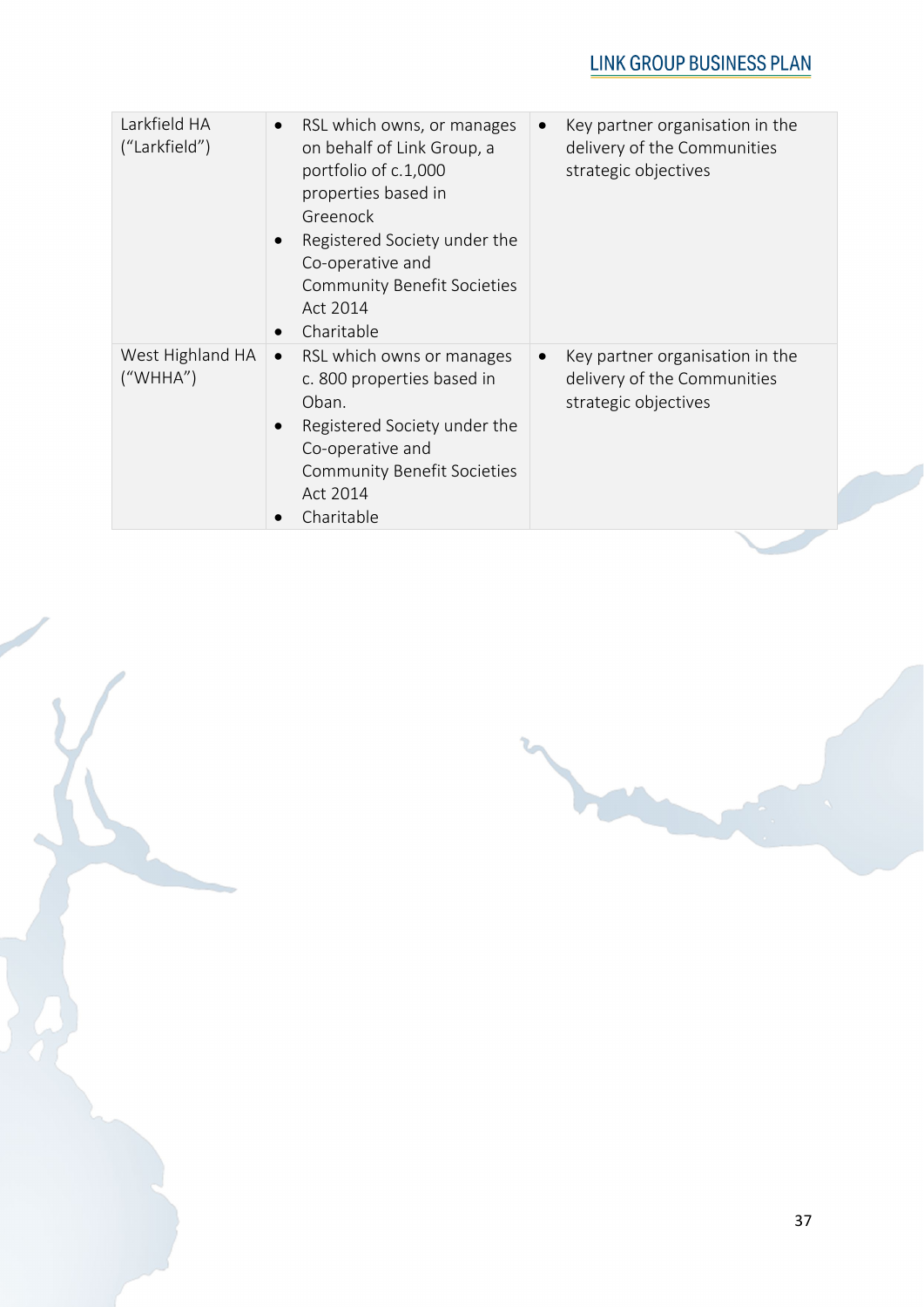### Regulatory standards mapping

This appendix provides a reference point identifying the areas in the Business Plan that most directly link to the individual Regulatory Standards.

| <b>Regulatory Standard</b>                                                                                                                                                                                                                                                   | <b>Business Plan Areas</b>                                                                                                                        | Comments                                                                                                                                                                                                                                                                                                                         |
|------------------------------------------------------------------------------------------------------------------------------------------------------------------------------------------------------------------------------------------------------------------------------|---------------------------------------------------------------------------------------------------------------------------------------------------|----------------------------------------------------------------------------------------------------------------------------------------------------------------------------------------------------------------------------------------------------------------------------------------------------------------------------------|
| The governing body<br>$\bullet$<br>leads and directs the RSL<br>to achieve good<br>outcomes for its tenants<br>and other service users                                                                                                                                       | Section 2 - Vision and<br>Mission<br>Section 3 - Delivering<br>$\bullet$<br>the Vision<br>Section 4 - Protecting<br>$\bullet$<br>the organisation | The governing body<br>establishes the overarching<br>vision, mission, and values<br>(S2) that it expects to be<br>delivered for tenants and<br>service users. The<br>leadership team are tasked<br>to deliver against this vision<br>(S3) and a strong<br>governance and reporting<br>framework ensures active<br>scrutiny (S4). |
| The RSL is open about<br>and accountable for<br>what it does. It<br>understands and takes<br>account of the needs<br>and priorities of its<br>tenants, service users<br>and stakeholders. And its<br>primary focus is the<br>sustainable achievement<br>of these priorities. | Section 3 - Delivering<br>$\bullet$<br>the Vision<br>Section 5 - Stakeholder<br>Insight                                                           | The voice of the customer<br>leads the Link service<br>provision. The strategic<br>goals (S3) are built on wide<br>stakeholder engagement<br>and well developed<br>participation channels (S5)                                                                                                                                   |
| The RSL manages its<br>resources to ensure its<br>financial well-being,<br>while maintaining rents<br>at a level that tenants<br>can afford to pay.                                                                                                                          | Section 6 - How do we<br>see the future<br>Section 7 - Financial<br>$\bullet$<br>planning                                                         | Financial and economic<br>effectiveness is directly<br>linked to the quality of<br>services provided (S6). Link<br>has significant systems and<br>management experience in<br>financial planning and<br>reporting with external<br>scrutiny on an annual basis<br>by multiple stakeholders<br>(S7)                               |
| The governing body<br>bases its decisions on<br>good quality information<br>and advice and identifies                                                                                                                                                                        | Section 4 - Protecting<br>the organisation<br>Section 7 - Financial<br>planning                                                                   | Scrutiny is encouraged at<br>Board and senior leadership<br>levels (S4). Technical<br>activities are acknowledged<br>and considered at multiples                                                                                                                                                                                 |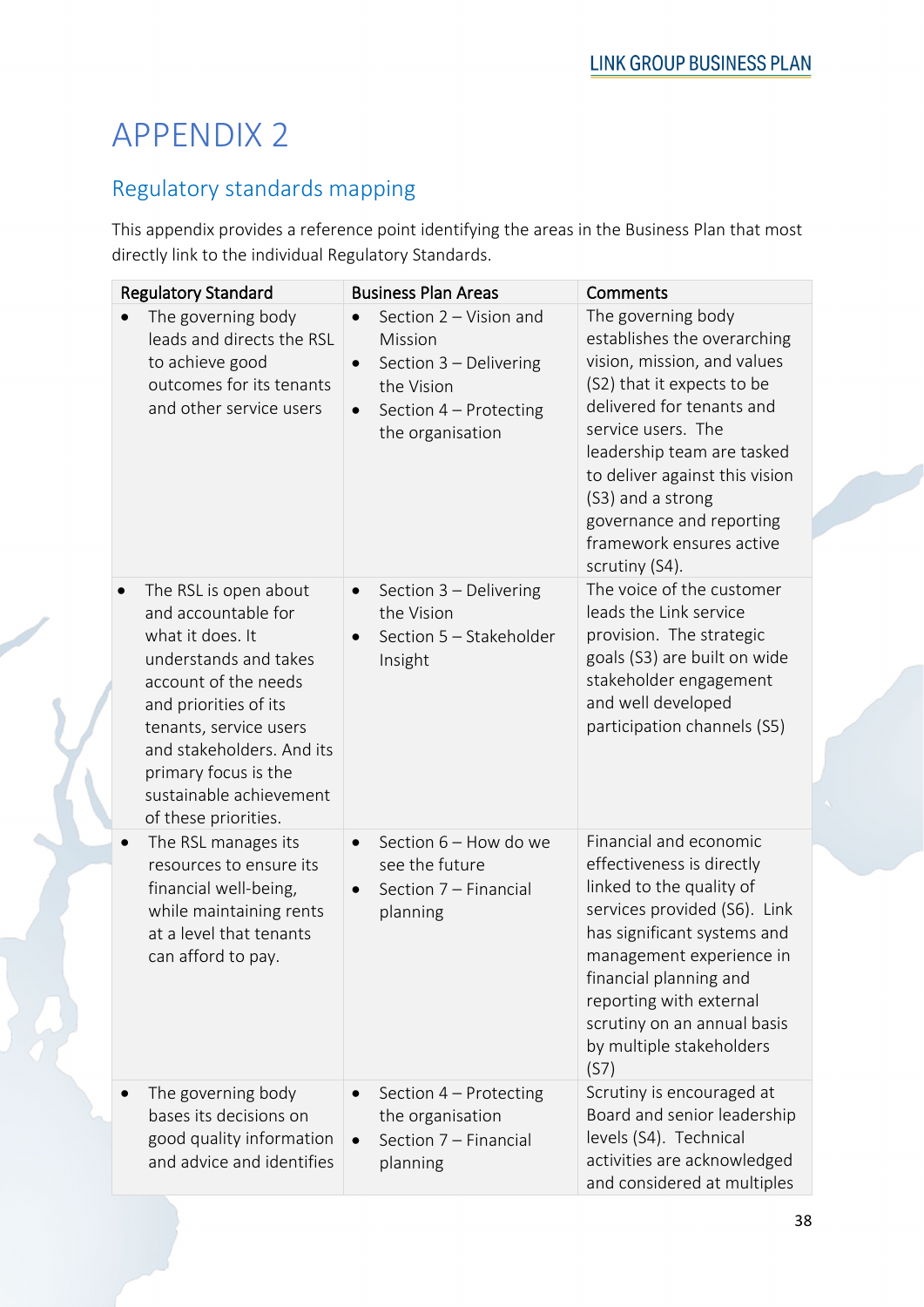|           | and mitigates risks to<br>the organisation's<br>purpose                                                                                                     |                                                                                                              | levels through appropriate<br>sub-committee structures<br>and wider group-wide<br>information sharing forums<br>are in place. Financial and<br>Risk assessment and<br>oversight is undertaken at<br>Group Board level (S4 & S7). |
|-----------|-------------------------------------------------------------------------------------------------------------------------------------------------------------|--------------------------------------------------------------------------------------------------------------|----------------------------------------------------------------------------------------------------------------------------------------------------------------------------------------------------------------------------------|
|           | The RSL conducts its<br>affairs with honesty and<br>integrity                                                                                               | Section 4 - Protecting<br>$\bullet$<br>the organisation                                                      | Link adopts the SFHA model<br>rules as the central basis for<br>its operations                                                                                                                                                   |
| $\bullet$ | The governing body and<br>senior officers have the<br>skills and knowledge<br>they need to be<br>effective.                                                 | Section 4 - Protecting<br>$\bullet$<br>the organisation                                                      | The Board is supported in its<br>activities through a robust<br>training cycle including<br>induction activities and<br>specific technical areas (for<br>example finance)                                                        |
|           | The RSL ensures that<br>any organisational<br>changes or disposals it<br>makes safeguard the<br>interests of, and benefit,<br>current and future<br>tenants | Section 3 - Delivering<br>$\bullet$<br>the vision<br>Section 4 - Protecting<br>$\bullet$<br>the organisation | Link's governance<br>framework ensures that<br>organisational changes and<br>disposals are reserved to the<br>Group Board to ensure<br>protection of tenants'<br>interests                                                       |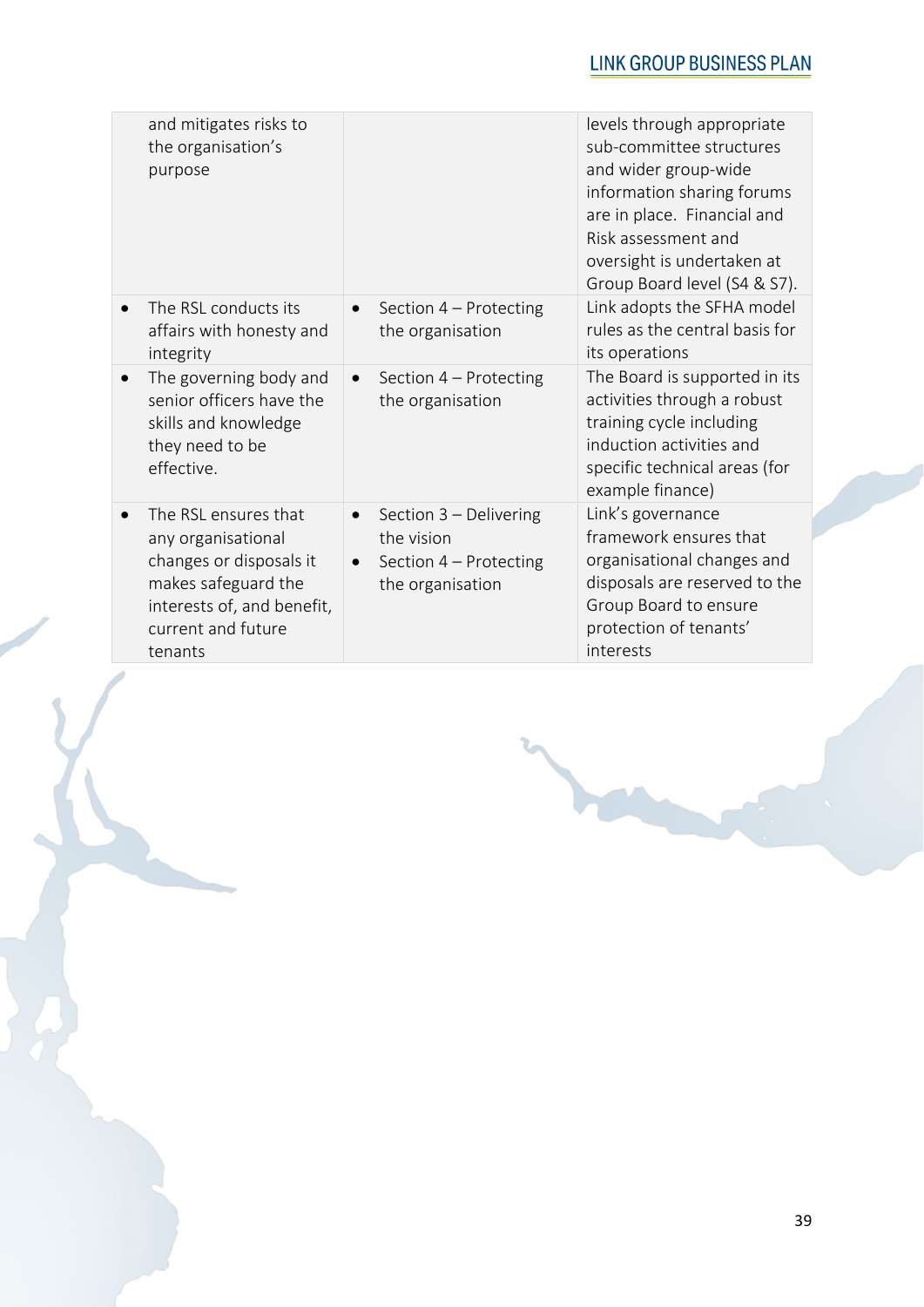### Summary of key legislation and strategies

As a group of regulated companies the group complies with a range of legislative instruments. These ensure that customers and staff are kept safe and the organisations operate in clear compliance with their obligations. Whilst not a definitive list of all legislation, the strategic framework and some of the key regulations which govern the operations are set out below:

### General

#### The General Data Protection Regulation (EU) 2016/679 (including where applicable as it forms part of the law of England and Wales, Scotland and Northern Ireland by virtue of the European Union (Withdrawn) Act 2018)

Safeguards in relation to data holding and transmission. An area under ongoing review with the Brexit transition agreements.

#### Climate change (Emissions Reduction Targets) (Scotland) Act 2019

Scottish Government commitments to carbon reduction which will impact most areas of business operations over time.

#### The Scotland Act 2016 (part 3) and Social Security (Scotland) Act 2018

Key act making provision for social security in Scotland to deliver the devolved powers introduced in the Scotland Act 2016 (Part 3).

Procurement Reform (Scotland) Act 2014 & Public contracts (Scotland) Regulations 2015

General procurement requirements governing the purchasing of goods and services.

#### Heat in Buildings Strategy

Published in October 2021 this strategy includes a commitment to a just transition to net zero emissions housing and provides a framework for legislation.

### Housing focused

#### Coronavirus (Scotland) Act 2020

Primary purpose is to reduce the risk of homelessness to tenants during the period of the pandemic through enhanced protections against repossession proceedings.

#### Housing (Scotland) Act 2014

Overarching act governing housing in Scotland supported by a number of pieces of ancillary secondary legislative provisions.

Public Services Reform (Scotland) Act 2010, Part 5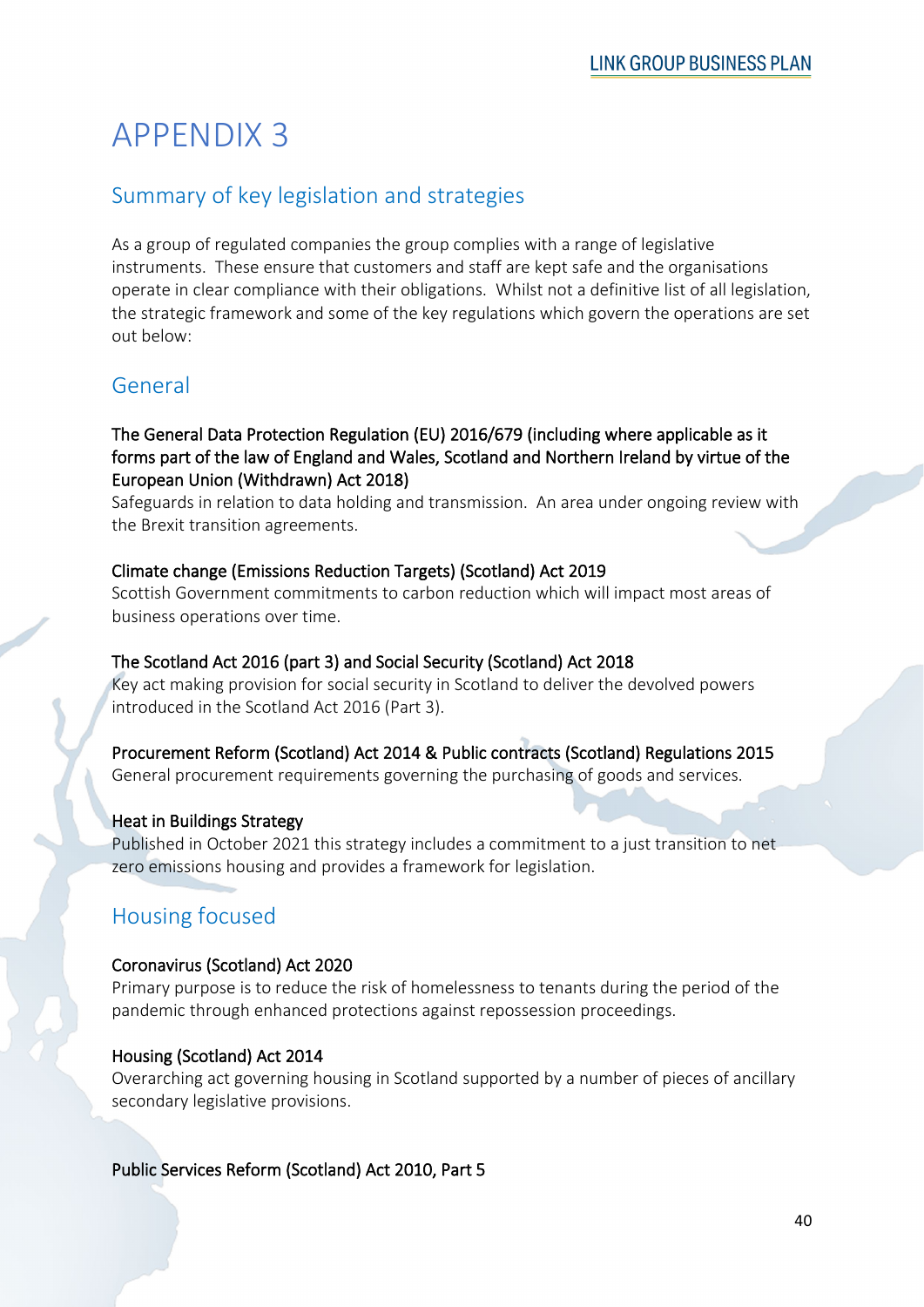Applicable to the Sheltered Housing services in the group which are registered and monitored by the Care Inspectorate.

#### Duty of Candour Procedure (Scotland) Regulations 2018

Applicable to the Sheltered Housing services in the group which are registered and monitored by the Care Inspectorate.

#### Energy Efficiency Standard for Social Housing [Regulatory standard]

Energy efficiency standards and future targets have been established for the social housing sector. Targets are based on EPC ratings and form part of the group approach to overall sustainability objectives.

#### Fire Safety Regulations - Housing (Scotland) Act 1987 (Tolerable Standard) (Extension of Criteria) Order 2019

Sets out the safety standards with regards to fire and smoke alarm systems as well as details on Carbon Monoxide protection. Compliance was required by 1 February 2022.

#### Planning (Scotland) Act 2019

Key legislation governing an overall planning framework for Scotland including aspects such as the right to appeal planning decisions and compulsory purchase provisions.

#### Scottish Social Housing Charter

The Scottish Parliament will be asked to consider changes with a revised Charter applying from April 2022.

#### Housing to 2040

Published in March 2021, it sets out an ambition for everyone to have a safe, good quality and affordable home that meets their needs in the place they want to be. It includes plans to deliver 100,000 affordable homes by 2031/32.

#### A New Deal for Tenants – draft rented sector strategy consultation

Launched in December 2021, this consultation focuses on the delivery of the Housing to 2040 ambition. It covers both the private and social rented sectors. New housing legislation is proposed in 2023 which will include a new housing standard and, for the private rented sector, a new regulator and national system of rent controls.

#### Care service focused

The majority of LinkLiving's service provision is registered with the Care Inspectorate and as such is subject to external monitoring and inspection at both local and organisational levels. Because these services account for the large proportion of the organisation, LinkLiving also applies most of the required policies, procedures and practices to its non-registered services. This is for reasons of good practice and governance rather than due to regulatory requirement.

The Scottish Social Services Council (SSSC) is the regulator for the social service workforce in Scotland. Its aim is to ensure that social services are provided by a trusted, skilled and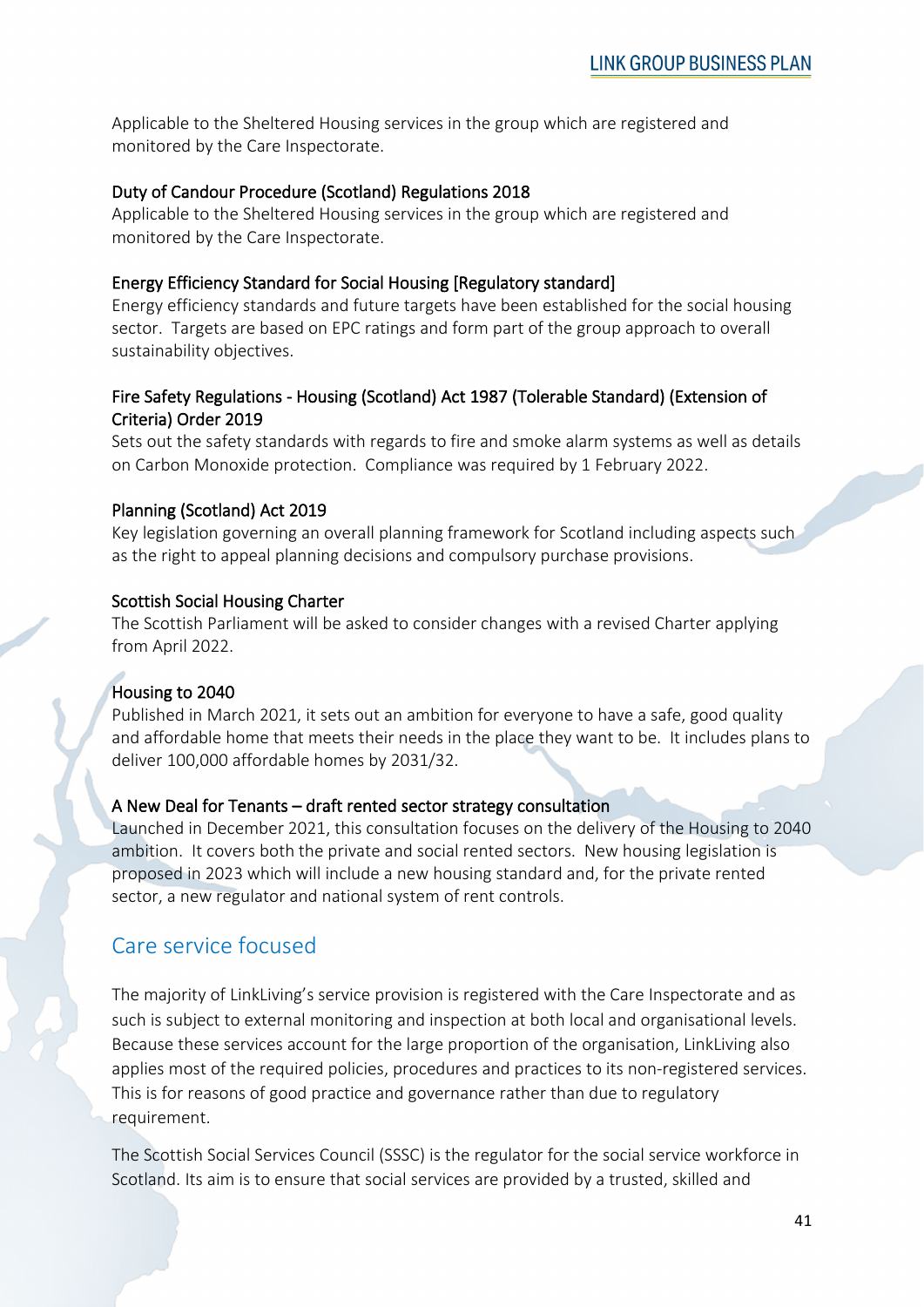confident workforce. It protects the public by registering social service workers, setting standards for their practice, conduct, training and education and by supporting their professional development. Where people fall below the standards of practice and conduct the SSSC can investigate and take action.

In addition to meeting the expectations and standards set through the above regulatory bodies, LinkLiving ensures that the organisation and its activities comply with a suite of safeguarding legislation and attendant policies, including:

- Adults with Incapacity (Scotland) Act 2001
- Adult Support and Protection (Scotland) Act 2007
- Protection of Vulnerable Groups (Scotland) Act 2007Social Care (Self-directed Support) (Scotland) Act 2013
- Public Services Reform (Scotland) Act 2010
- Children and Young People (Scotland) Act 2014

### Commercial focused

#### The Private Housing (Tenancies) (Scotland) Act 2016

Commenced on 1 December 2017 and introduced the new 'private residential tenancy'. Its purpose is to improve security, stability and predictability for tenants and to provide safeguards for landlords, lenders and investors.

#### The Property Factors (Scotland) Act 2011

The Property Factors (Scotland) Act 2011 came into force on 1st October 2012. The Act's main aim is to create a statutory framework that will give protection for homeowners in Scotland who receive services from factors.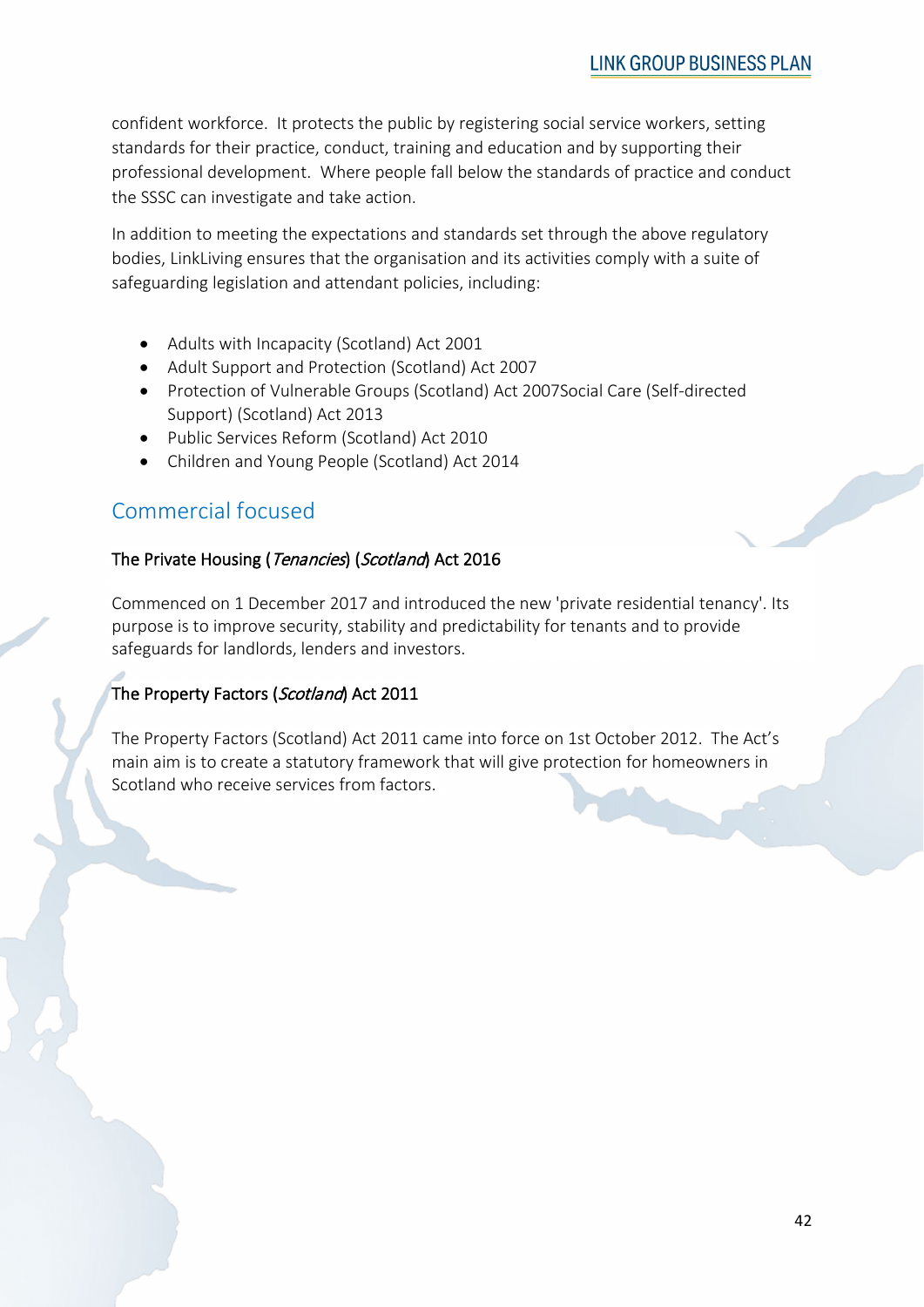## SWOT and PESTLE analysis

|          | Strengths to build on                                                                                                                                                                                                                                                                                                                                                                                                                                                                                                                                                                                                                                                                                                                                                  | Weaknesses to overcome                                                                                                                                                                                                                                                                                                                                                                                                                                                                                                                                                                                                                                                                                                                         |
|----------|------------------------------------------------------------------------------------------------------------------------------------------------------------------------------------------------------------------------------------------------------------------------------------------------------------------------------------------------------------------------------------------------------------------------------------------------------------------------------------------------------------------------------------------------------------------------------------------------------------------------------------------------------------------------------------------------------------------------------------------------------------------------|------------------------------------------------------------------------------------------------------------------------------------------------------------------------------------------------------------------------------------------------------------------------------------------------------------------------------------------------------------------------------------------------------------------------------------------------------------------------------------------------------------------------------------------------------------------------------------------------------------------------------------------------------------------------------------------------------------------------------------------------|
| Internal | Delivering an ambitious housing development programme<br>Link's size ensures that it can achieve economies of scale<br>A trusted partner and enabler for community groups<br>A certified company for ESG - tried and trusted for investment<br>Operates a range of advice and tenancy sustainment services which maximise household<br>income<br>Link generates additional income through the delivery of a range of public sector<br>contracts<br>Link's diversity of housing structures and experience ensures we have a broad range of<br>knowledge<br>In-house property maintenance resource reduces reliance on external contractors<br>Resilient technology platforms                                                                                            | A complex group structure results in a lack of clarity amongst stakeholders<br>$\bullet$<br>Housing stock is spread across 23 LAs making it more challenging to manage<br>4 distinct HAs within the group can lead to a lack of consistency and standardisation of<br>provision<br>Link's size can lead to challenges when implementing organisational change<br>$\bullet$<br>Link is experiencing difficulties in recruiting staff into specific roles i.e. accountancy, IT and<br>social care                                                                                                                                                                                                                                                |
|          | Opportunities to exploit                                                                                                                                                                                                                                                                                                                                                                                                                                                                                                                                                                                                                                                                                                                                               | Threats to guard against                                                                                                                                                                                                                                                                                                                                                                                                                                                                                                                                                                                                                                                                                                                       |
| External | • 160 HAs in Scotland have many of the same aims and challenges<br>The emergence ESG models creates opportunities for investment in Link and allows us to<br>contribute to the national conversation about ESG Finance.<br>Technology such as mobile apps can allow us to communicate more effectively with<br>tenants<br>Provision of affordable housing is a political priority<br>The community response to Covid 19 has provided a platform for future capacity building<br>Technology continues to enable improvements to services<br>Large staff team to use of engagement Funding for environmental initiatives is increasing<br>Consolidating commercial service on one operating platform gives opportunity to<br>maximise future growth and increased profit | We are a period of economic uncertainty due to Covid 19 and Brexit<br>There are a range of environmental regulatory requirements being introduced i.e. EESSH<br>$\bullet$<br>2 and gas boiler ban<br>Government funding in areas relevant to Link delivery is likely to reduce<br>Brexit may reduce the availability of construction materials<br>Increased customer needs emerging from the pandemic i.e. social isolation<br>Planning regulations vary depending on local authority area<br>Current economic climate may have a negative financial impact on tenants<br>The prospect of Scottish Independence and military action in Ukraine creating uncertainty<br>across markets<br>Cyber-attacks are increasing in complexity and number |

### LINK GROUP BUSINESS PLAN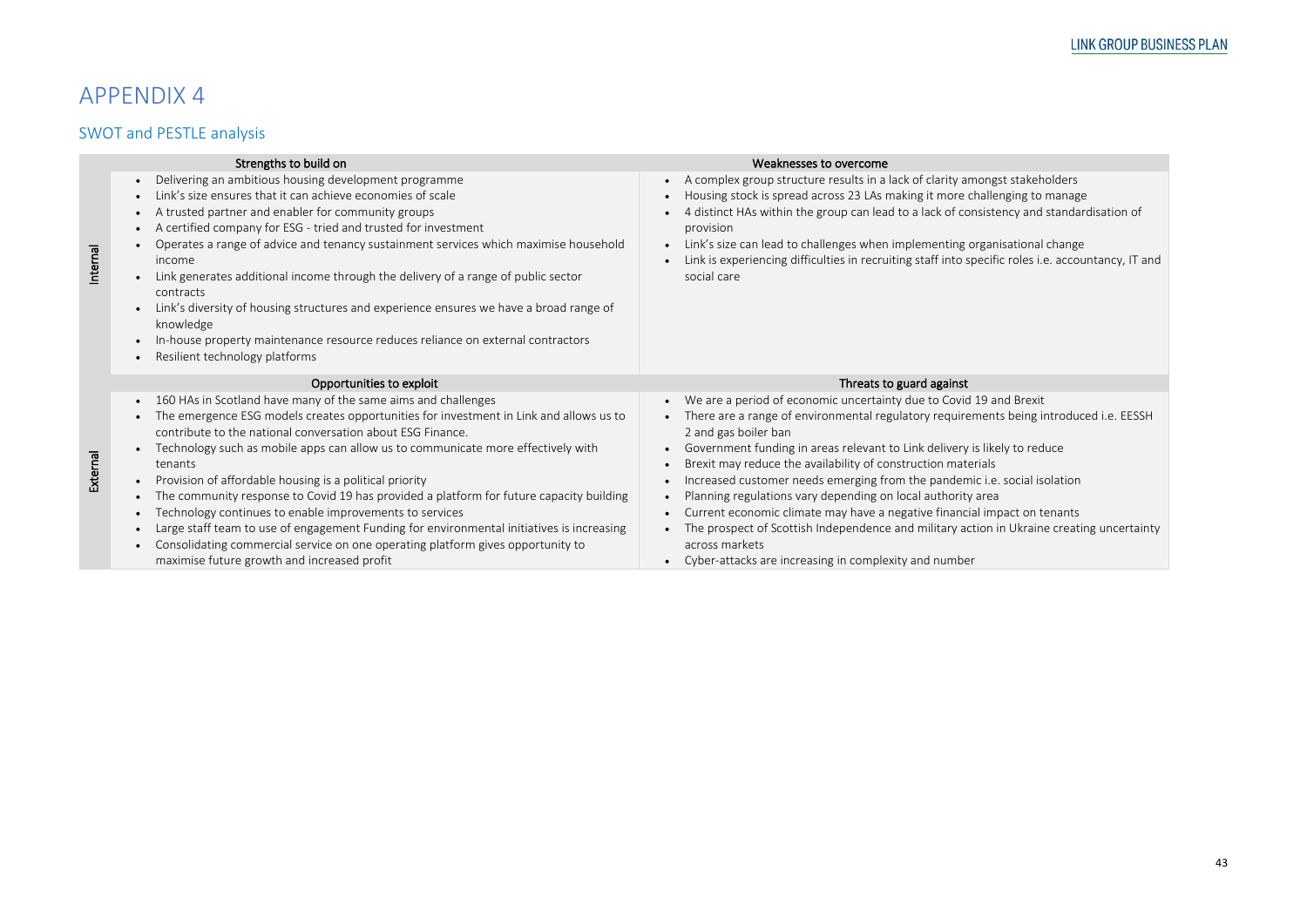| POLITICAL            | Scottish Government policy now places a greater emphasis on wellbeing than GDP<br>The current economic position will likely result in a reduction of Government funding<br>$\bullet$<br>Scottish Independence is a real possibility in the next few years and leading to an uncertain political climate<br>$\bullet$<br>The application of government policy at local level can be inconsistent - requires Link to respond differently in different areas<br>$\bullet$<br>An international focus on reducing environmental impact requiring innovative solutions<br>Provision of affordable housing is a political priority                                                                                                                                                                                                                            |
|----------------------|--------------------------------------------------------------------------------------------------------------------------------------------------------------------------------------------------------------------------------------------------------------------------------------------------------------------------------------------------------------------------------------------------------------------------------------------------------------------------------------------------------------------------------------------------------------------------------------------------------------------------------------------------------------------------------------------------------------------------------------------------------------------------------------------------------------------------------------------------------|
| <b>ECONOMIC</b>      | We are currently in an unprecedented period of economic uncertainty including the ongoing impact of Covid 19 and future turbulence likely to<br>$\bullet$<br>be caused by Brexit<br>This will likely lead to wider economic inequalities for tenants and service users and resultant impact on wellbeing<br>The emergence of Environmental, Social and Governance (ESG) investment models may create opportunities for investment in Link services<br>$\bullet$<br>Reduced availability of construction materials and the complexities of operating during the pandemic will lead to an increase in costs<br>Unemployment has not increased as expected and has led to difficulties in Link recruiting staff i.e. finance and social care<br>$\bullet$<br>Higher economic inactivity may lead to greater support requirements for tenants<br>$\bullet$ |
| <b>SOCIAL</b>        | Demand for social housing continues to outweigh supply. This is particularly acute for those who require accessible housing<br>$\bullet$<br>Community empowerment mechanisms offer opportunities for more sustainable communities<br>Increased needs emerging from the pandemic i.e. social isolation - need to keep service provision under review to mitigate impact<br>An ageing population will have an impact on the nature of services required                                                                                                                                                                                                                                                                                                                                                                                                  |
| <b>TECHNOLOGICAL</b> | Technology is changing at expediential rate requiring a flexible approach when introducing it into new homes to avoid obsolescence and<br>unnecessary expenditure.<br>The technology now exists to allow us to communicate far more effectively with customers<br>$\bullet$<br>Broadband providers have the ability and resources to put technology into new build homes<br>There is a need to find alternatives for existing heating systems that are affordable as we progress on our 'net zero' journey                                                                                                                                                                                                                                                                                                                                             |
| <b>LEGAL</b>         | Regulation can result in conflict between meeting requirements and developing innovative approaches i.e. increased sustainability measures<br>$\bullet$<br>Housing Associations must comply with public procurement legislation - goods and services (over £50k) and works (over £2M)<br>The emergence of legislation for GDPR and FOI has led to increased costs<br>The Sustainable Procurement Duty requires a focus on sustainability within the procurement process i.e. community benefit                                                                                                                                                                                                                                                                                                                                                         |
|                      | Scottish Government is aiming for Scotland to be net carbon neutral by 2045 and Link must contribute to this<br>$\bullet$<br>EEESH 2 legislation requires Housing Associations to achieve (as far as practicably possible) an EPC standard of B by 2032<br>$\bullet$<br>There are a range of environmental regulatory requirements being introduced which will impact on our core business i.e. no gas boilers by 2025<br>$\bullet$<br>Scottish Government is promoting a circular economy and is working to enable this<br>Active travel is being promoted by the Government and encouraged in new housing developments                                                                                                                                                                                                                               |
| <b>ENVIRONMENTAL</b> |                                                                                                                                                                                                                                                                                                                                                                                                                                                                                                                                                                                                                                                                                                                                                                                                                                                        |

### LINK GROUP BUSINESS PLAN

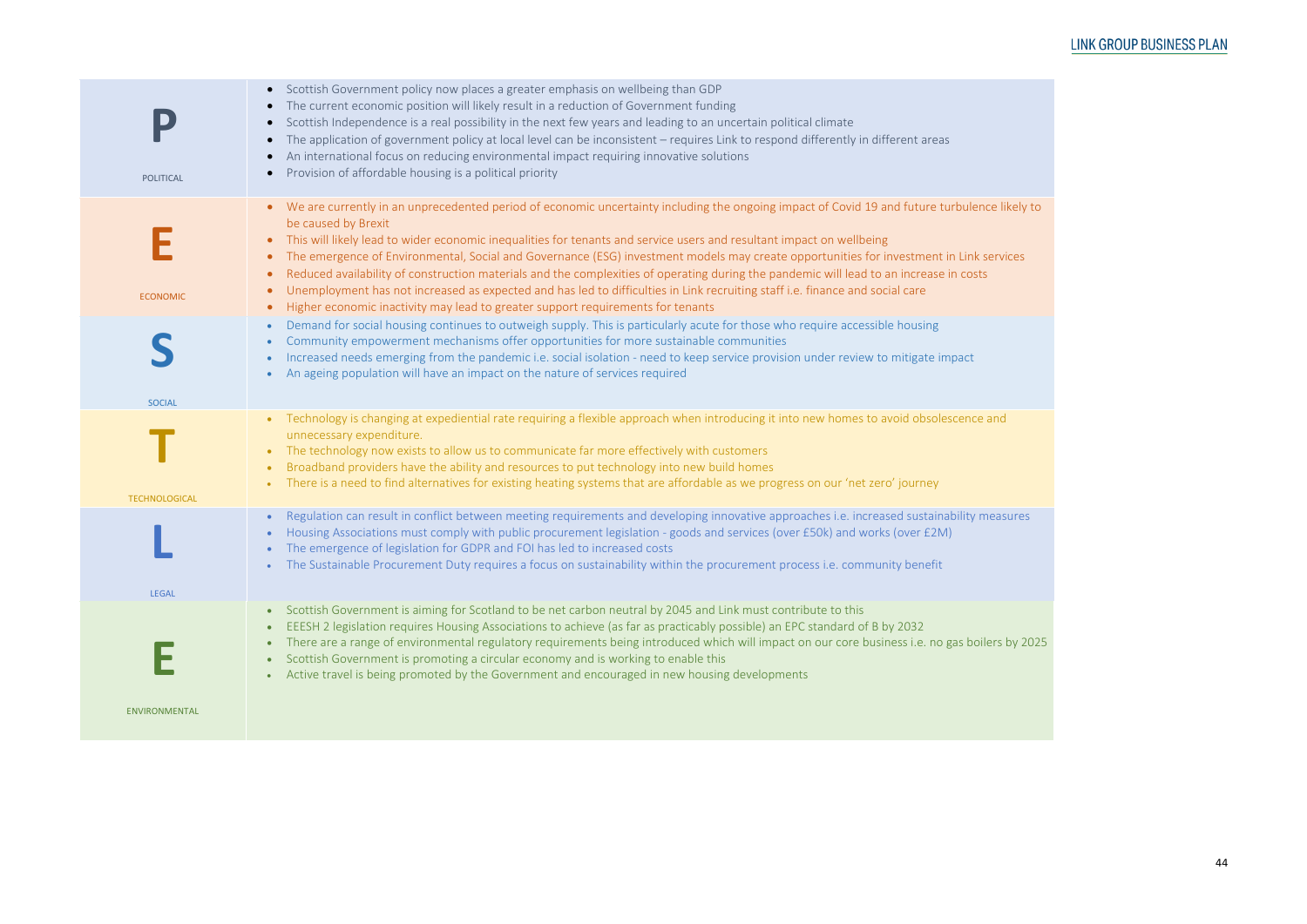## Glossary of commonly used abbreviations

| Abbreviation | Long form terminoloy                        |
|--------------|---------------------------------------------|
| AAS          | Annual Assurance Statement                  |
| <b>ARC</b>   | Annual Return on Charter                    |
| <b>FCA</b>   | <b>Financial Conduct Authority</b>          |
| <b>OSCR</b>  | Office of the Scottish Charity Regulator    |
| <b>RSL</b>   | Registered Social Landlord                  |
| <b>SFHA</b>  | Scottish Federation of Housing Associations |
| <b>SHR</b>   | Scottish Housing Regulator                  |

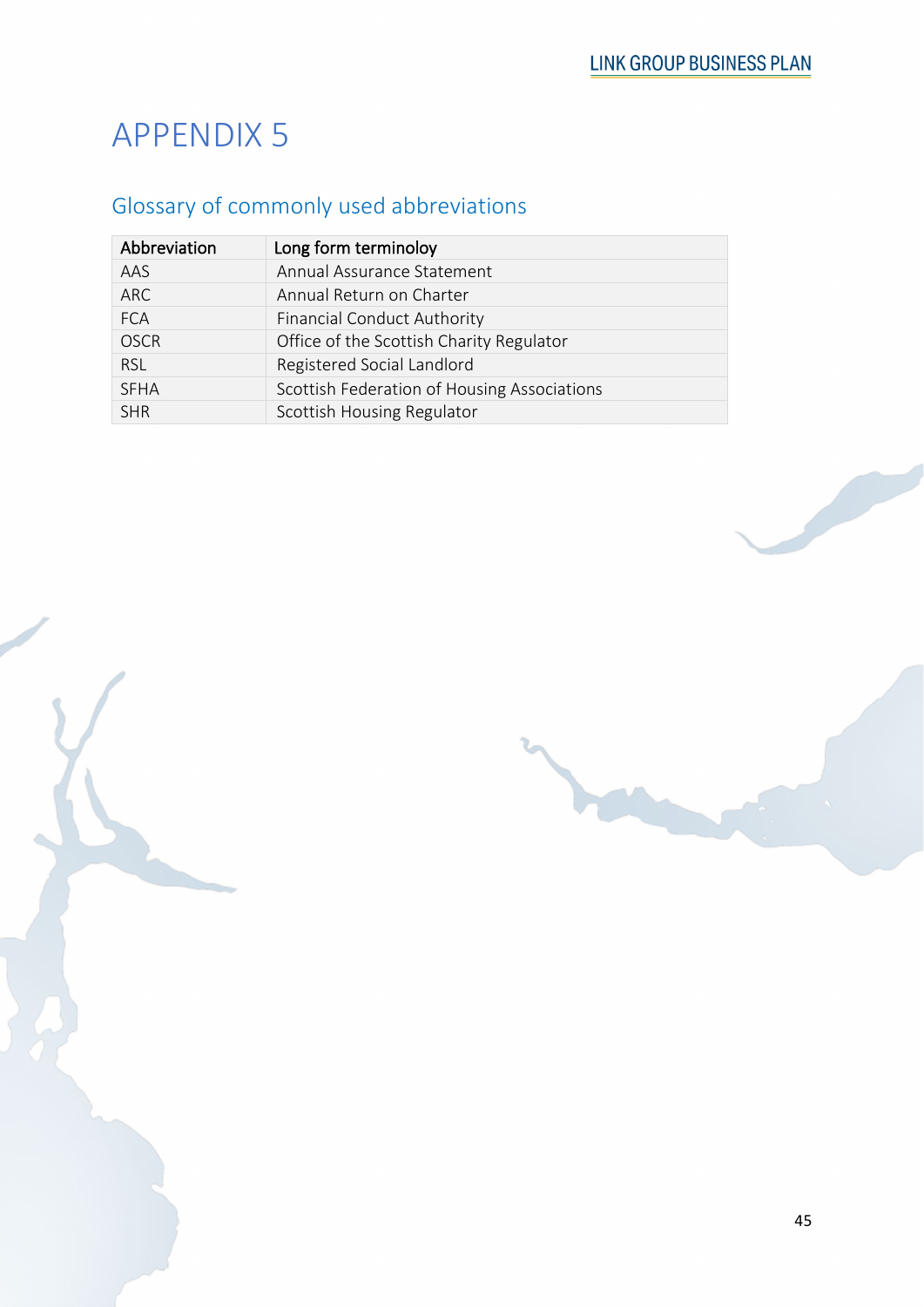# Appendix 6

## Key ARC performance indicators<sup>[3](#page-10-0)</sup>

### Service quality

| Indicator                                      | Why included                                                        | Reporting<br>Frequency | Source         | 2020/21<br>Annual<br>Outturn | 2021/22<br>$Q1-Q3$<br>cumulative | 2022/23<br>Target |
|------------------------------------------------|---------------------------------------------------------------------|------------------------|----------------|------------------------------|----------------------------------|-------------------|
| Average re-let                                 | a) ARC                                                              | Quarterly              | <b>LHA</b>     | 35.7                         | 25.2                             | 25 days           |
| time calendar<br>days (30)                     | indicator<br>b) Direct                                              |                        | Horizon        | 22.1                         | 14                               | 15 days           |
|                                                | service impact                                                      |                        | Larkfield      | 50.6                         | 30                               | 25 days           |
|                                                | c) Financial<br>impact                                              |                        | <b>WHHA</b>    | 28.9                         | 13.5                             | 8 days            |
| Average length                                 | a) ARC                                                              | Quarterly              | $C^{\sim}$ urb | 5.4                          | 4.2                              | 4 hours           |
| of time taken<br>to complete                   | indicator<br>b) Direct                                              |                        | Horizon        | 2.7                          | $\overline{3}$                   | 4 hours           |
| emergency                                      | service impact                                                      |                        | Larkfield      | 2.8                          | 4.2                              | 4 hours           |
| repairs<br>hours(8)                            | c) Safety and<br>wellbeing                                          |                        | <b>WHHA</b>    | $\mathsf{3}$                 | 3.3                              | 12 hours          |
| Average length<br>of time taken<br>to complete | a) ARC<br>indicator<br>b) Direct<br>service impact                  | Quarterly              | $C^{\sim}$ urb | 14.3                         | 6.7                              | 6 days            |
|                                                |                                                                     |                        | Horizon        | 9.2                          | 11                               | 5 days            |
| non-                                           |                                                                     |                        | Larkfield      | 710.9                        | 10.4                             | 6 days            |
| emergency<br>wellbeing<br>repairs. (9)         | c) Safety and                                                       |                        | <b>WHHA</b>    | 6.1                          | $\overline{7}$                   | 6.5 days          |
| Percentage                                     | a) ARC<br>indicator<br>b) Direct<br>service impact<br>and impact on | Quarterly              | $C^{\sim}$ urb | 86.3                         | 86.1                             | 96%               |
| tenants<br>satisfied with                      |                                                                     |                        | Horizon        | 88                           | 90                               | 92%               |
| repairs service                                |                                                                     |                        | Larkfield      | 87.8                         | 98.7                             | 95%               |
| (12)                                           |                                                                     |                        | <b>WHHA</b>    | 84.3                         | 84.3                             | 90%               |
|                                                | overall<br>satisfaction                                             |                        |                |                              |                                  |                   |
|                                                |                                                                     |                        |                |                              |                                  |                   |
| % of tenants                                   | a) ARC                                                              | Quarterly              | LHA            | 76                           | 76                               | 84%               |
| who feel the                                   | indicator                                                           |                        | Horizon        | 81.                          | 83                               | 80%               |
| rent for their<br>property                     | b) Direct<br>service impact                                         |                        | Larkfield      | 85                           | 85                               | 80%               |
| represents<br>good value for<br>money (25)     |                                                                     |                        | <b>WHHA</b>    | 90                           | 90                               | 80%               |

<span id="page-10-0"></span><sup>&</sup>lt;sup>3</sup> LHA outturn, cumulative and target excludes former Weslo stock.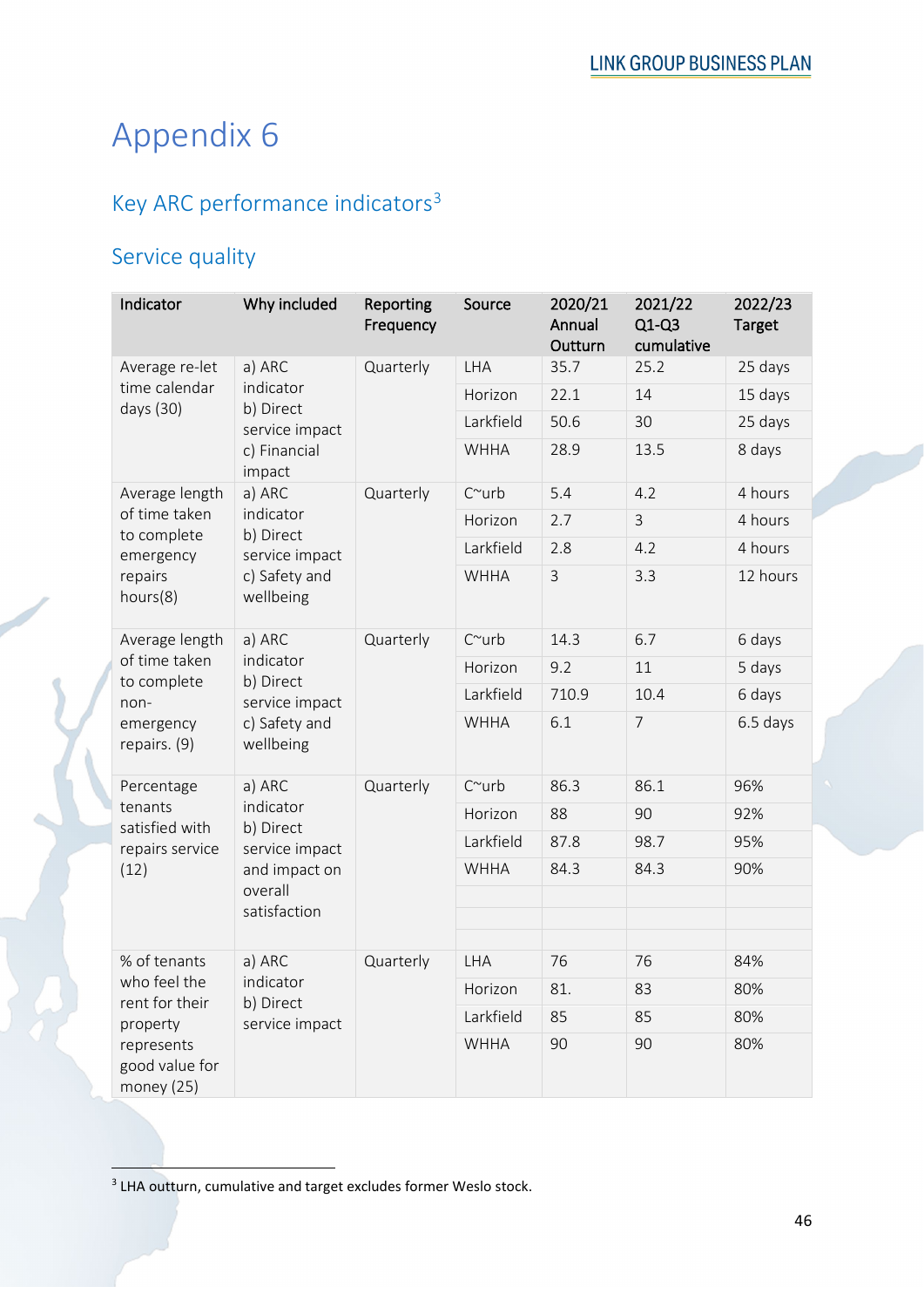### Homelessness

| Indicator                                             | Why this is<br>being<br>included        | Reporting<br>Frequency | Source      | 2020/21<br>Annual<br>Outturn | 2021/22<br>$Q1-Q3$<br>cumulative | 2022/23<br><b>Target</b>   |
|-------------------------------------------------------|-----------------------------------------|------------------------|-------------|------------------------------|----------------------------------|----------------------------|
| Percentage of new                                     | a) ARC                                  | Quarterly              | <b>LHA</b>  | 89.9%                        | 91.3%                            | 90%                        |
| tenancies sustained<br>for more than a year,          | indicator<br>b) Direct                  |                        | Horizon     | 94%                          | 88%                              | 95%                        |
| by source of let. (16)                                | service                                 |                        | Larkfield   | 100%                         | 100%                             | 90%                        |
|                                                       | impact<br>c) Safety<br>and<br>wellbeing |                        | <b>WHHA</b> | 96.6%                        | 91%                              | 90%                        |
| Percentage of the<br>court actions<br>initiated which | a) ARC<br>indicator<br>b) Direct        | Quarterly              | <b>LHA</b>  | 4 evict.<br>35 aban.         | 7evict.<br>24 aban.              | <32 evict.<br>$<$ 35 aban. |
| resulted in eviction<br>and the reasons for           | service<br>impact                       |                        | Horizon     | 0 evict.<br>3 aban.          | 0 evict.<br>0 aban.              | <3 evict.<br><3 aban.      |
| eviction. (22)                                        |                                         |                        | Larkfield   | 0 evict.<br>0 aban.          | 0 evict.<br>2 aban.              | <2 evict.<br><3 aban.      |
| Number of<br>abandonments                             |                                         |                        | <b>WHHA</b> | 0 evict.<br>0 aban.          | 1 evict<br>0 aban.               | <3 evict.<br><3 aban.      |

## Stock quality

| Indicator                                                                                                                             | Why this is<br>being included           | Reporting<br>Frequency | Source      | 2020/21<br>Annual<br>Outturn | 2021/22<br>$Q1-Q3$<br>cumulative | 2022/23<br><b>Target</b> |
|---------------------------------------------------------------------------------------------------------------------------------------|-----------------------------------------|------------------------|-------------|------------------------------|----------------------------------|--------------------------|
| How many                                                                                                                              | ARC<br>a)                               | Quarterly              | <b>LHA</b>  | 48                           | $\overline{2}$                   | $\overline{0}$           |
| times did you<br>not meet your                                                                                                        | indicator<br>Direct<br>b)               |                        | Horizon     | $\Omega$                     | $\overline{0}$                   | $\overline{0}$           |
| statutory                                                                                                                             | service                                 |                        | Larkfield   | 5                            | $\Omega$                         | $\Omega$                 |
| obligation to<br>complete a gas<br>safety check<br>within 12<br>months of a gas<br>appliance being<br>fitted or last<br>checked. (11) | impact<br>Safety and<br>C)<br>wellbeing |                        | <b>WHHA</b> | $\overline{2}$               | $\overline{2}$                   | $\overline{0}$           |
| Number of                                                                                                                             | a) Safety and                           | Quarterly              | <b>LHA</b>  | 83%                          | 89,6%                            | 100%                     |
| water                                                                                                                                 | wellbeing                               |                        | Horizon     | 100%                         | 83%                              | 100%                     |
| management<br>(Legionella)<br>checks<br>completed by<br>scheduled date<br>$(\%)$                                                      |                                         |                        | <b>WHHA</b> | 100%                         | 100%                             | 100%                     |
|                                                                                                                                       | <b>ARC</b> indicator                    | Annual                 | <b>LHA</b>  | 97.%                         | 97.5%                            | 99.6%                    |